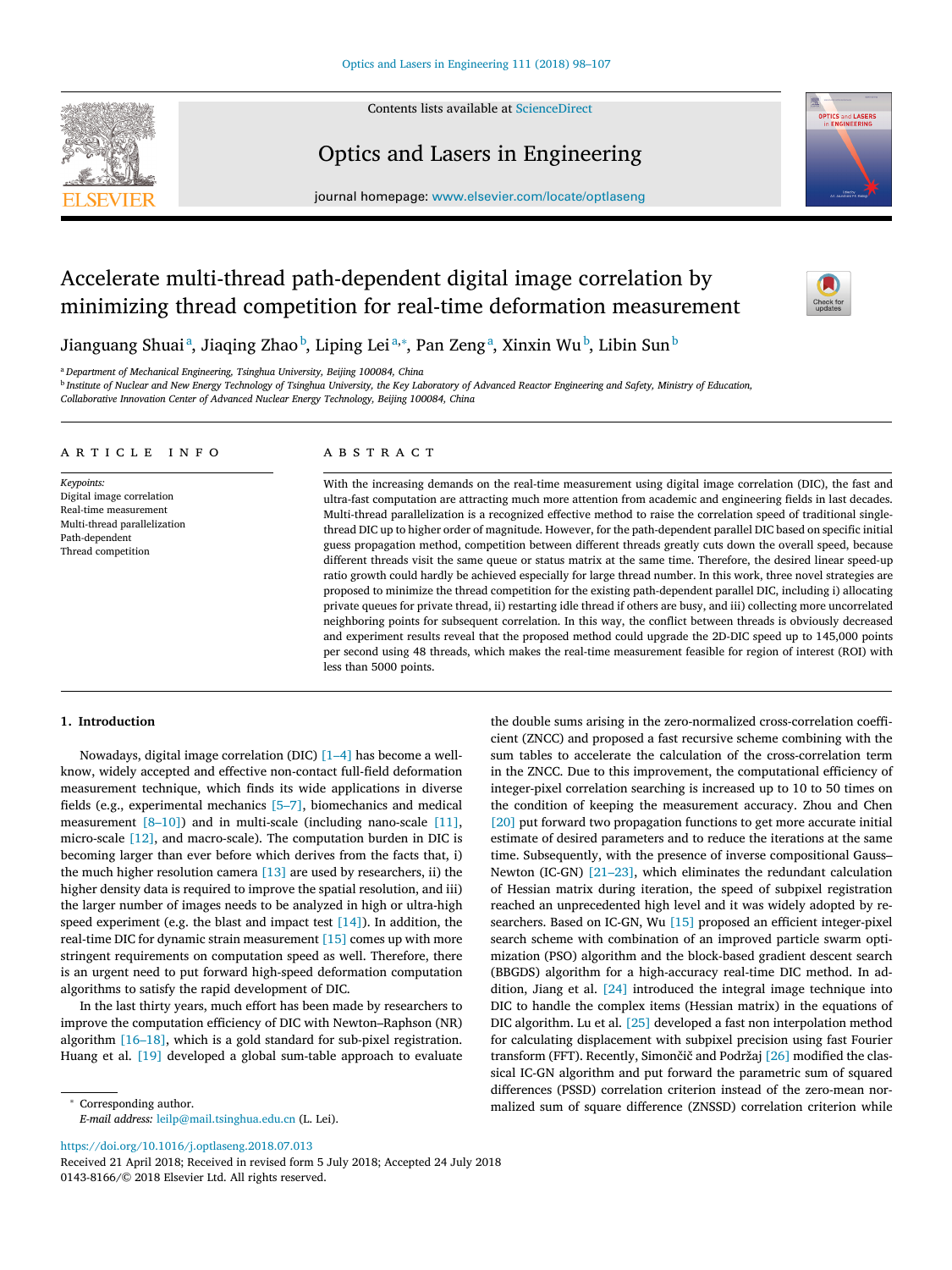the computational time could be reduced by up to 30% with convergence tolerance of 0.001.

Although many methods are raised to improve the computation speed, it is difficult to calculate more than 10,000 points per second by single thread. In order to meet the real-time requirements [\[27\],](#page--1-0) parallel computation was introduced into DIC, which improved calculation speed dramatically. In parallel computation [\[28\],](#page--1-0) multiple threads interact with each other to correlate all points of interest (POIs) in predefined ROI. Nevertheless, the traditional DIC calculation is a pointby-point sequential process that does not make full use of computation capability of increasing powerful hardware, e.g. the multi-core central processing unit (CPU), graphic processing unit (GPU), multi-processor system. Based on GPU, the path-independent parallel computation is implemented which is much more efficient than CPU in processing images. Jiang et al. [\[29–31\]](#page--1-0) developed a path-independent method implemented on GPU and the compute unified device architecture (CUDA) on NVIDIA compute. Yet, for the path-independent method, the fast Fourier transform (FFT) based initial guess calculation method in [\[29,30\]](#page--1-0) is primarily designed for rigid translation, it can hardly tackle the large and complex inter-frame deformation [\[32\].](#page--1-0) In contrast to path-independent method, Pan and Tian [\[33\]](#page--1-0) improved robust reliability-guided displacement tracking (RGDT) strategy and proposed a new parallel path-dependent method for 2D-DIC based on CPU. Compared with path-independent method, the path-dependent method makes the best use of information of adjacent POIs and computes the initial guess quickly, hence it reduces the iterations and upgrades the success rate of correlation, which is especially true for large deformation measurement. However, in Pan's study, the speed no longer increased when the number of threads was more than eight due to the limitation of CPU cores. More recently, Shao et al. [\[34,35\]](#page--1-0) presented a parallel scheme for real-time 3D-DIC and improved the calculation speed further. However, SHAO's method still could not get desired linear speed-up ratio growth when the number of thread is large because of thread competition (please refer to [Section](#page--1-0) 3.2 for detailed analysis of thread competition).

In this work, we propose three novel strategies to minimize the thread competition in parallel path-dependent DIC to enhance the correlation speed further. The improving strategies includes 1) allocating private queue for each thread, 2) restarting idle thread if others are busy, and 3) collecting more uncorrelated neighboring points for each thread in subsequent correlation. Benefiting from these strategies, we successfully reach the speed of 145,000 points per second in the case of 48 threads with convergence tolerance of 0.01 and subset size of 31 by 31 pixels, which makes the real-time measurement feasible for ROI with less than 5000 points.

The remainder of this paper is organized as follows. In Section 2, the basic principles of DIC are introduced. [Section](#page--1-0) 3 demonstrates the existing parallelization algorithm and analyzes the source of thread competition. Then we show the proposed improving strategies in detail. The performance of resultant parallel algorithm is verified by two real experiments in the [Section](#page--1-0) 4. Finally, we end the paper with some conclusions and potential optimization in the [Section](#page--1-0) 5.

#### **2. Basic principles**

#### *2.1. Basic principles of DIC*

DIC is a non-contact optical metrology for the full-field deformation measurement of POIs in the predefined ROI on speckled surface [\(Fig.](#page--1-0) 1).

The ROI is specified in the reference image and divided into evenly spaced virtual grids. Each point in the intersection of the virtual grids is called a POI, whose displacement and strain (or displacement gradient) will be calculated by registration algorithm. A square subset of  $(2M+1) \times (2M+1)$  pixels centered at one POI in reference image is

denoted as  $f(x, y)$  and the deformed subset in the deformed image is represented as  $g(x', y')$ , where  $(x, y)$  and  $(x', y')$  are the local coordinates of pixels in reference and deformed subsets respectively. The grey level of the pixels in the deformed image are compared with that of the reference image. We commonly use ZNSSD criterion to describe the similarity between two subsets. ZNSSD is defined as,

$$
C_{ZNSSD}(\mathbf{p}) = \sum_{x=-M}^{M} \sum_{y=-M}^{M} \left\{ \frac{f(x, y) - f_m}{\sqrt{\sum_{x=-M}^{M} \sum_{y=-M}^{M} \left[ f(x, y) - f_m \right]^2}} - \frac{g(x', y') - g_m}{\sqrt{\sum_{x=-M}^{M} \sum_{y=-M}^{M} \left[ g(x', y') - g_m \right]^2}} \right\}^2
$$
(1)

where  $f_m = \frac{1}{(2M+1)^2}$ where  $f_m = \frac{1}{(2M+1)^2} \sum_{x=-m}^{m} \sum_{y=-m}^{m} f(x, y)$  and  $g_m = \frac{1}{(2M+1)^2} \sum_{x=-m}^{m} \sum_{y=-m}^{m} g(x', y')$  are the mean value of grey level in  $\sum_{x=-m}^{m} \sum_{y=-m}^{m} g(x', y')$  are the mean value of grey level in

reference and deformed subsets respectively, **p** denotes the desired deformation vector which describes the relationship between (*x*, *y*) and $(x', y')$ , which is determined by the selection of shape function. The widely used first-order shape function is in the form of,

$$
\begin{cases}\nx' = x + u + u_x \Delta x + u_y \Delta y \\
y' = y + v + v_x \Delta x + v_y \Delta y\n\end{cases}
$$
\n(2)

where  $\Delta x = x - x_0$ ,  $\Delta y = y - y_0$ , *u* and *v* represent the displacement of the center point in the *x* and *y* directions respectively,  $u_x$ ,  $u_y$ ,  $v_x$ and  $v_y$  are the displacement gradient components of the subset, and  $p = [u, v, u_x, u_y, v_x, v_y]^T$  is the corresponding deformation parameter vector. Second-order shape function [\[36\]](#page--1-0) is commonly used to correlate the complex non-linear deformation, it has the form of,

$$
\begin{cases} x' = x + u + u_x \Delta x + u_y \Delta y + \frac{1}{2} u_{xx} \Delta x^2 + u_{xy} \Delta x \Delta y + \frac{1}{2} u_{yy} \Delta y^2 \\ y' = y + v + v_x \Delta x + v_y \Delta y + \frac{1}{2} v_{xx} \Delta x^2 + v_{xy} \Delta x \Delta y + \frac{1}{2} v_{yy} \Delta y^2 \end{cases}
$$
(3)

where  $u_{xx}$ ,  $u_{xy}$ ,  $u_{yy}$ ,  $v_{xx}$ ,  $v_{xy}$ ,  $v_{yy}$  are the additional second-order deformation parameters.

The six deformation parameters in Eq.  $(1)$  can be resolved by minimizing  $C_{ZNSSD}(\mathbf{p})$  by the means of NR iteration,

$$
\Delta \mathbf{p} = \frac{\nabla C(\mathbf{p}_0)}{\nabla \nabla C(\mathbf{p}_0)}
$$
(4)

where  $p_0$  is the initial guess [\[32\]](#page--1-0) of the deformation,  $\nabla C(\mathbf{p})$  and  $\nabla \nabla C(\mathbf{p})$ are the gradient and Hessian matrix of *C*(**p**).

#### *2.2. IC-GN algorithm*

IC-GN [\[23\]](#page--1-0) is more efficient than classic NR. In IC-GN, the role of the reference and deformed images is switched. Wrap function **W** (see Eq. (5)) is introduced instead of Eq. (2) to depict the position and the shape between the target subset relative to the reference subset by,

$$
\mathbf{W}(\xi; \mathbf{p}) = \begin{bmatrix} 1 + u_x & u_y & u \\ v_x & 1 + v_y & v \\ 0 & 0 & 1 \end{bmatrix} \begin{bmatrix} \Delta x \\ \Delta y \\ 1 \end{bmatrix}
$$
(5)

where  $\xi = [\Delta x, \Delta y, 1]^T$  is the homogeneous coordinates of the pixels in subset.

In each iteration, (*x, y*) is constant, so the gradients of the reference [ In each iteration, (*x*, *y*) is constant, so the gradients of the reference<br>subset  $\nabla f = \left[\frac{\partial f}{\partial x}, \frac{\partial f}{\partial y}\right]$  are constant. In addition, the Hessian matrix [\[23\]](#page--1-0) is fixed and can be pre-computed before iteration.